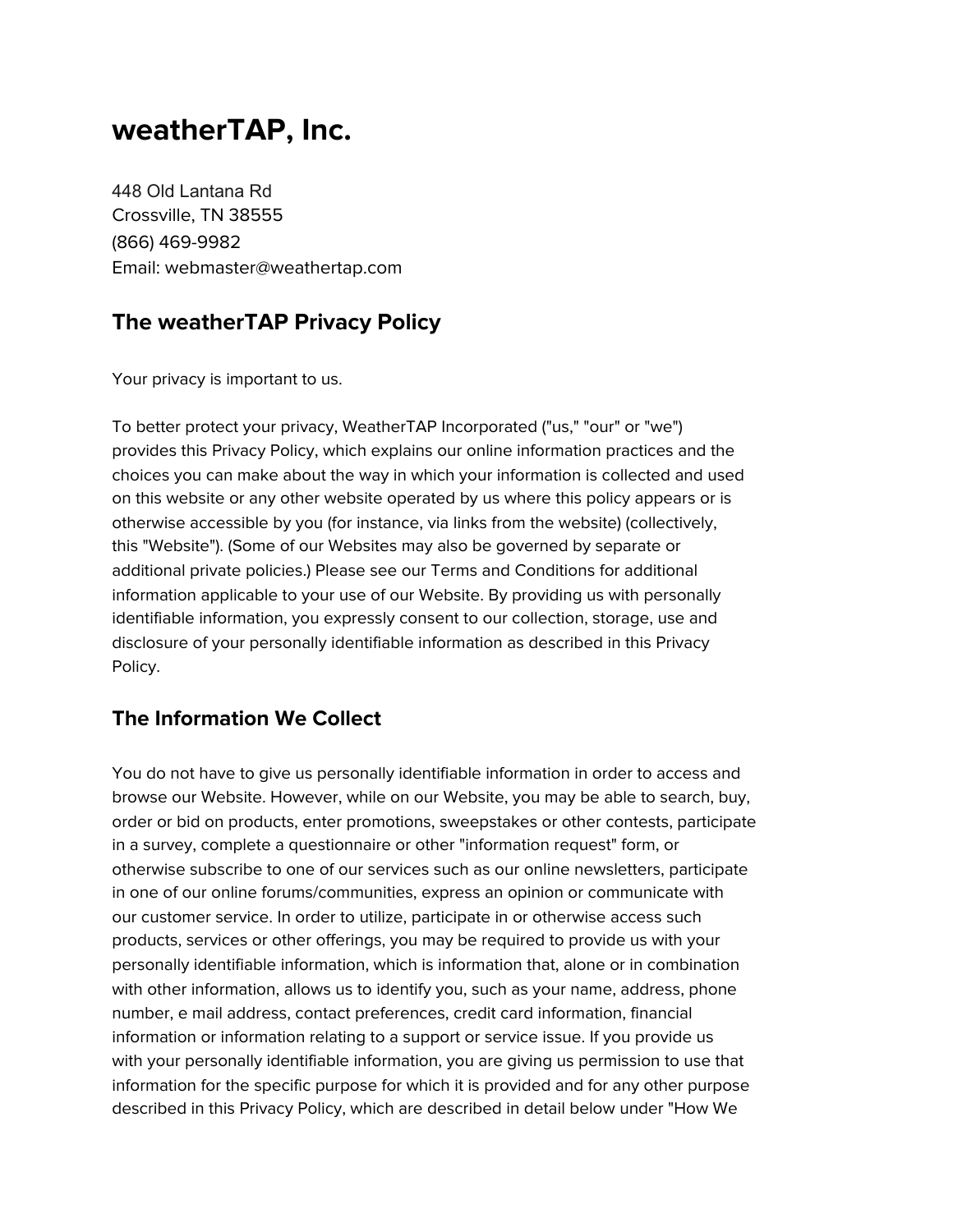Use the Information." Users unwilling to provide personally identifiable information online can choose not to provide such information, and in some (but not all) situations users may be able to work with a sales representative or customer service representative to utilize our services or other site offerings without providing personally identifiable information. IN ADDITION, IF YOU DO PROVIDE US WITH YOUR PERSONALLY IDENTIFIABLE INFORMATION, YOU HAVE THE ABILITY TO PREVENT US FROM SHARING YOUR INFORMATION WITH THIRD PARTIES IF YOU WISH, AS DESCRIBED BELOW UNDER "Your Options Regarding Personally Identifiable Information." We also may collect, store and use certain non-personally identifiable information we receive when you visit our Website, and we may aggregate data and information provided by or collected from multiple users (which may include you) in a manner that is not personally identifiable to any individual user. All non-personally identifiable information collected by us on our Website and all aggregated/compilations of data we create are the exclusive property of WeatherTAP Incorporated. Nothing in this Privacy Policy limits our right to use any such non-personally identifiable or aggregated information in any way (including, but not limited to, monitoring user traffic patterns, analyzing and quantifying user preferences, improving the design and content of our Website, and enabling us to personalize your user experience) or prohibits us from sharing non-personally identifiable or aggregated information with third parties.

#### **How We Use the Information**

Information about our customers is an important part of our business, and we share personally identifiable information collected on our Website with unaffiliated third parties only as described below. (Please see "Your Options Regarding Personally Identifiable Information" below for information on how to avoid having your personally identifiable information shared by us.) Business Providers; Unaffiliated Businesses: At times, we may provide products, services or offerings on our Website in cooperation with an unaffiliated third party. We may share personally identifiable information that you provide in connection with any such products, services or offerings with the unaffiliated third party(ies) involved in your particular product, service or offering. For instance, when you express interest in products, services, promotions, contests or sweepstakes that we offer (for example, by completing a request for or information regarding such services or completing an entry form for a promotion), we will share your request or expression of interest with the businesses with which we partner to offer you those products, services, promotions, contests and sweepstakes and, as applicable, with their affiliates and third party finder or marketing companies (collectively, "Business Providers"). By electing to participate or otherwise expressing interest in any such product, service or offering conducted in conjunction with any Business Provider, you expressly authorize us to provide your personally identifiable information to those Business Providers. Please be aware the Business Providers with whom we share your personally identifiable information may retain or use your information whether or not you use their services, and the privacy and information sharing practices of such Business Providers may differ from those described in this Privacy Policy. Additionally, we may share personally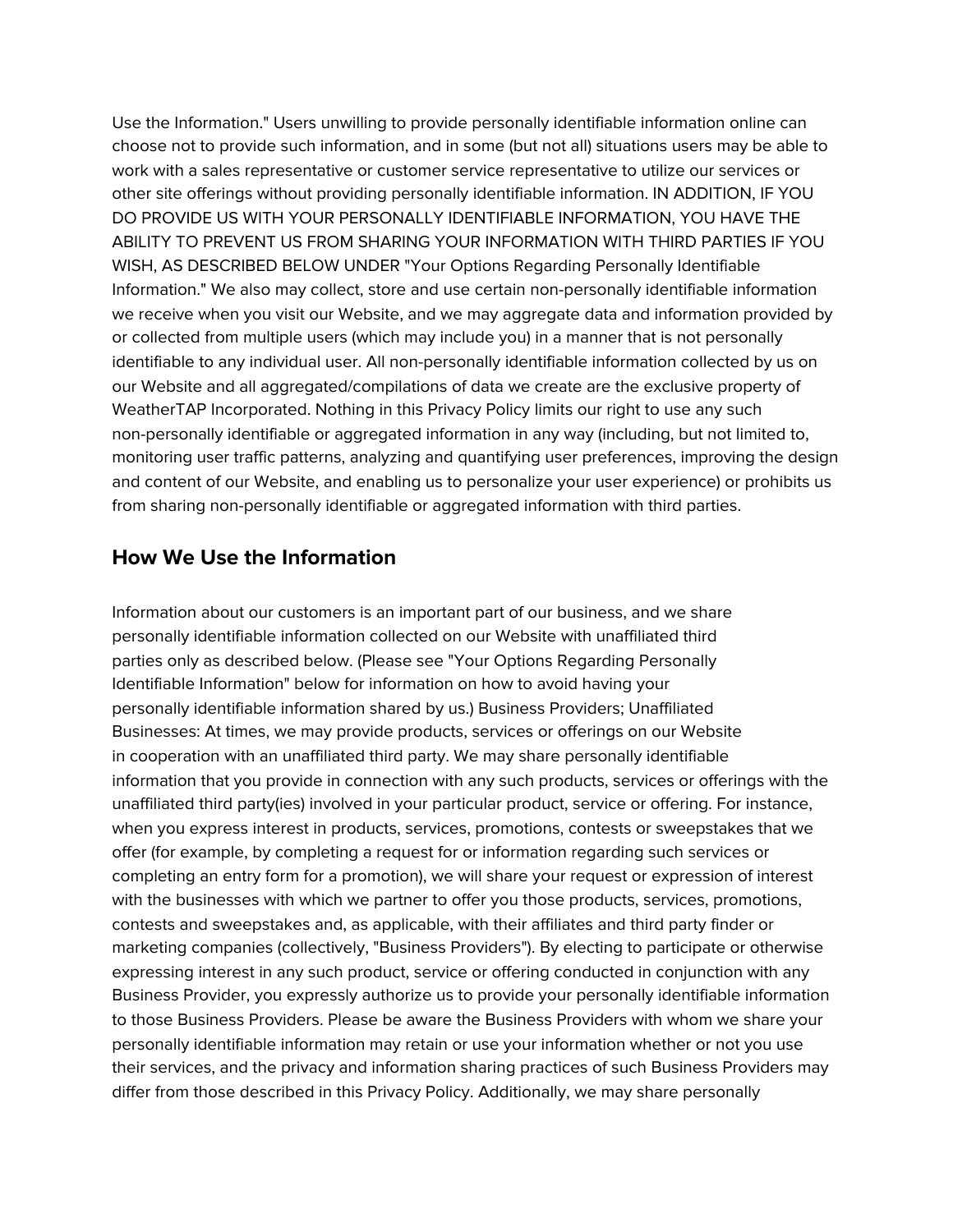identifiable information with unaffiliated third parties to whom you explicitly ask us to send your information. If you prefer not to be contacted by any such Business Provider or other third party with whom we share your personally identifiable information, you may follow the "unsubscribe instructions provided in any email you receive from any such third party. In addition, you may opt out of sharing your personally identifiable information with Business Providers and other third parties by following the instructions on our Email Opt Out Form, as described below under "Your Options Regarding Personally Identifiable Information." Third Party Service Providers: We employ other companies and individuals to perform functions on our behalf. Examples may include fulfilling orders, delivering packages, sending postal mail and e-mail, removing repetitive information from customer lists, analyzing data, providing marketing assistance, providing search results and links (including paid listings and links), processing credit card payments and providing customer service. In connection with their performance of functions on our behalf, we may share personally identifiable information with such companies and individuals as needed for them to perform their functions, but we do not permit such entities and individuals to use personally identifiable information for other purposes. Third Party Promotions: We may send offers to selected groups of customers on behalf of unaffiliated businesses that want to market their products or services to you, and as part of these promotional offers we may sell or disclose certain of your personally identifiable information to such unaffiliated businesses. If you prefer not to be contacted by any such business with whom we share your personally identifiable information, you may follow the "unsubscribe" instructions provided in any email you receive from any such third party. In addition, you may opt out of our sharing your personally identifiable information with such businesses by following the instructions on our Email Opt Out Form, as described below under "Your Options Regarding Personally Identifiable Information."

#### **In-House Promotions:**

We may on occasion combine information we receive online with outside records to enhance our ability to market our products and services that may be of interest to you. If you have signed up to receive our e-mails and prefer not to receive marketing information from our Website, please follow the "unsubscribe" instructions provided on any marketing e-mail you receive from our Website or by following the instructions in our Email Opt Out Form, as described below under "Unsubscribe Requests."

#### **Business Transfers:**

As our businesses continue to evolve, we might sell one or more of our companies, subsidiaries or business units. In such transactions, personally identifiable information generally is one of the transferred business assets. In such event, this Privacy Policy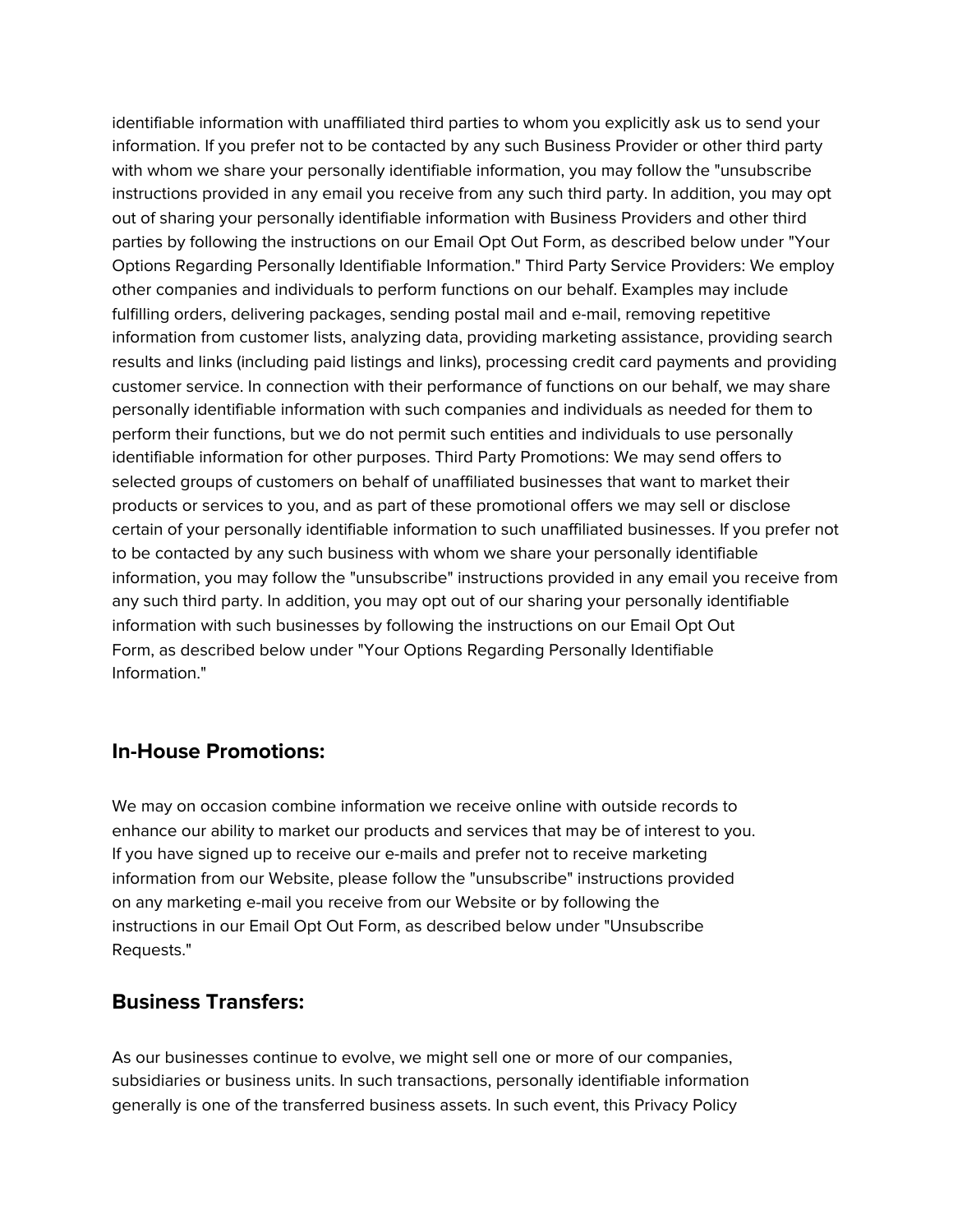may be amended as set forth below or the collection and uses of your personally identifiable information may be governed by a different privacy policy. Protection of Our Website and Others:

We reserve the right to release personally identifiable information to unaffiliated third parties when we believe its release is appropriate to comply with the law, enforce or apply our Terms and Conditions and other agreements, or protect the rights, property or safety of WeatherTAP Incorporated, our users or others. This includes exchanging information with other unaffiliated third parties in connection with fraud protection and credit risk reduction.

## **With Your Consent:**

Other than as set out above, you will receive notice and have the opportunity to withhold consent when personally identifiable information about you might be shared with unaffiliated third parties.Your Options Regarding Personally Identifiable Information Except where we believe the release of your personally identifiable information is necessary or appropriate (a) to allow third party service provider functions on our behalf or (b) to comply with law, enforce or apply our Terms and Conditions and other agreements, or protect the rights, property or safety of WeatherTAP Incorporated, our users or others, you may opt out of our sharing of your personally identifiable information with unaffiliated third parties by completing our Email Opt Out Form.

## **Cookies and Web Beacons**

To enhance your experience with our Website, many of our Web pages use "cookies." Cookies are text files we place in your computer's browser to store your preferences. Cookies, by themselves, do not tell us your e-mail address or reveal other personally identifiable information unless you choose to provide this information to us by, for example, registering at our Website. However, once you choose to furnish our Website with personally identifiable information, this information may be linked to the data stored in the cookie. We use cookies to understand site usage and to improve the content and offerings on our Website. For example, we may use cookies to personalize your experience at our Website (e.g., to recognize you by name when you return to our Website), save your password in password-protected areas and enable you to use shopping carts on our Website. We also may use cookies to offer you products, programs or services. "Web beacons" or clear .gifs are small pieces of code placed on a Web page to monitor behavior and collect data about the visitors viewing a Web page. For example, Web beacons or similar technology can be used to count the users who visit a Website or to deliver a cookie to the browser of a visitor viewing that page. We may use Web beacons or similar technology on our Website from time to time for this and other purposes. Collection of Information by Third-Party Sites, Ad Servers and Sponsors Our Website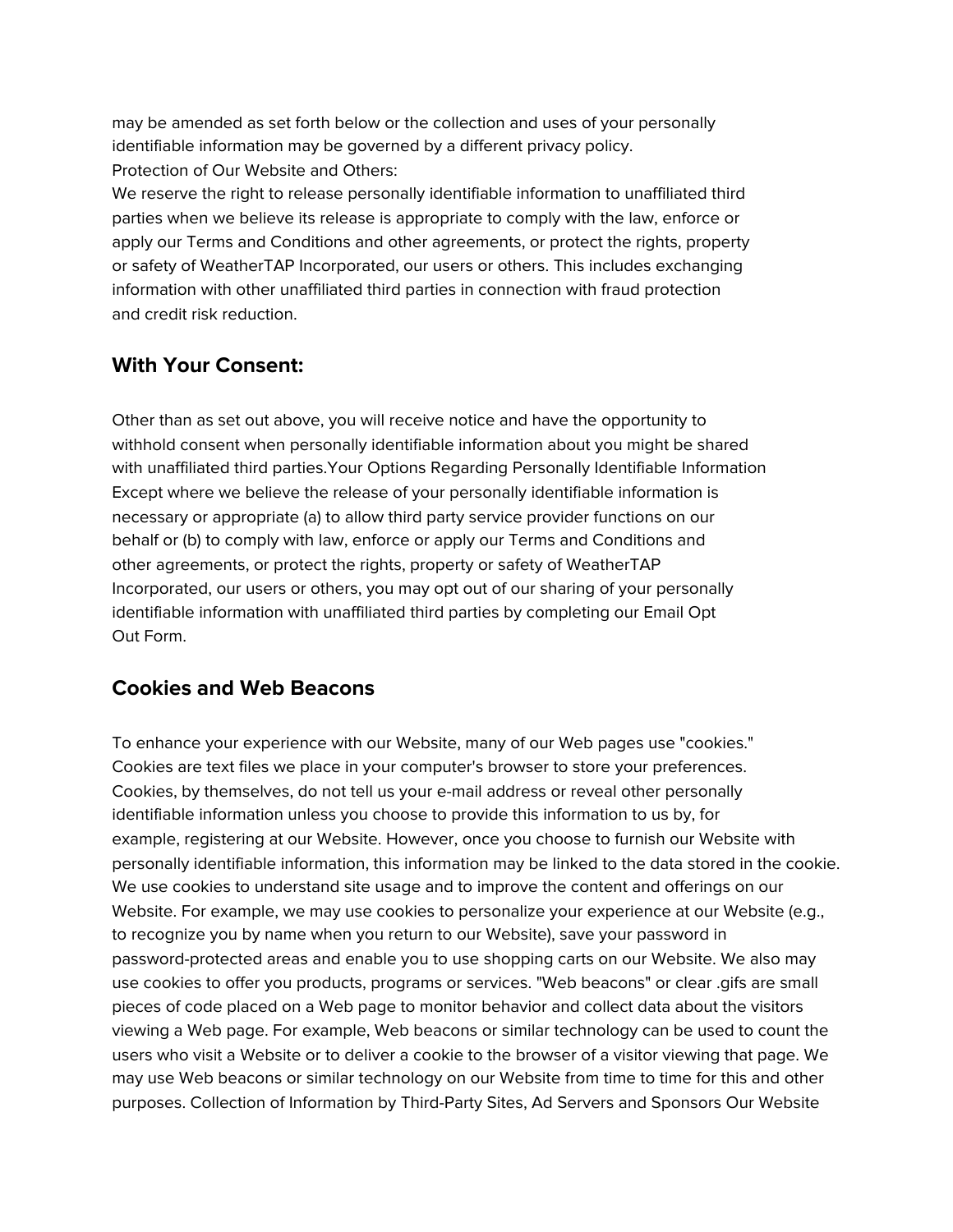may contain links to other websites whose information practices may be different than ours. While visiting our Website, you may link to a third party's website via a window opened within (or on top of) our Website. Our Privacy Policy and procedures may or may not be consistent with the policies and procedures of such third party websites, and when you visit such websites our Privacy Policy does not apply to personally identifiable information and other data collected by such third party. You should consult, read and understand the privacy notices of such third parties before choosing to provide personally identifiable information on any such linked websites. Our Website may also use a third party ad server to present the advertisements that you may see on our Website. These third party ad servers may use cookies, Web beacons, clear .gifs or similar technologies to help present such advertisements, and to help measure and research the advertisements' effectiveness. The use of these technologies by these third party ad servers is subject to their own privacy policies and is not covered by our Privacy Policy.

# **Our Commitment to Security**

We have in place what we believe to be reasonable physical, electronic and managerial procedures to safeguard and help prevent unauthorized access of, maintain data security for and correctly use the personally identifiable information you have provided or that we otherwise collect on our Website. HOWEVER, WHILE SUCH EFFORTS ARE INTENDED TO ENSURE THE CONFIDENTIALITY OF YOUR PERSONALLY IDENTIFIABLE INFORMATION AVAILABLE TO US AS A RESULT OF YOUR USE OF OUR WEBSITE, WE CANNOT AND DO NOT WARRANT OR GUARANTEE THE ABSOLUTE SAFETY AND SECURITY OF YOUR PERSONALLY IDENTIFIABLE INFORMATION. We work to protect the security of your personally identifiable information during transmission by using Secure Sockets Layer (SSL) software, which encrypts information you input. To assist in keeping your personally identifiable information safe, you must use an SSL-enabled browser (i.e., Internet Explorer). It is important for you to protect against unauthorized access to your password and to your computer. Be sure to sign off when finished using a shared computer. Additionally, change your passwords often using a combination of letters and numbers, and make sure you use a secure Web browser.

# **How You Can Access or Correct Information**

You may obtain information regarding the personally identifiable information that you provide or we collect about you via our Website for the limited purpose of viewing and correcting any factual errors in such information. Access to personally identifiable information that you provide or we collect via our Website may be accessible for a limited period of time after the point of collection. For example, if you created a password-protected account within our Website, you may return to that portion of the Website to review the personally identifiable information you provided. Alternatively, you may send an e-mail or letter to the following e-mail or street address requesting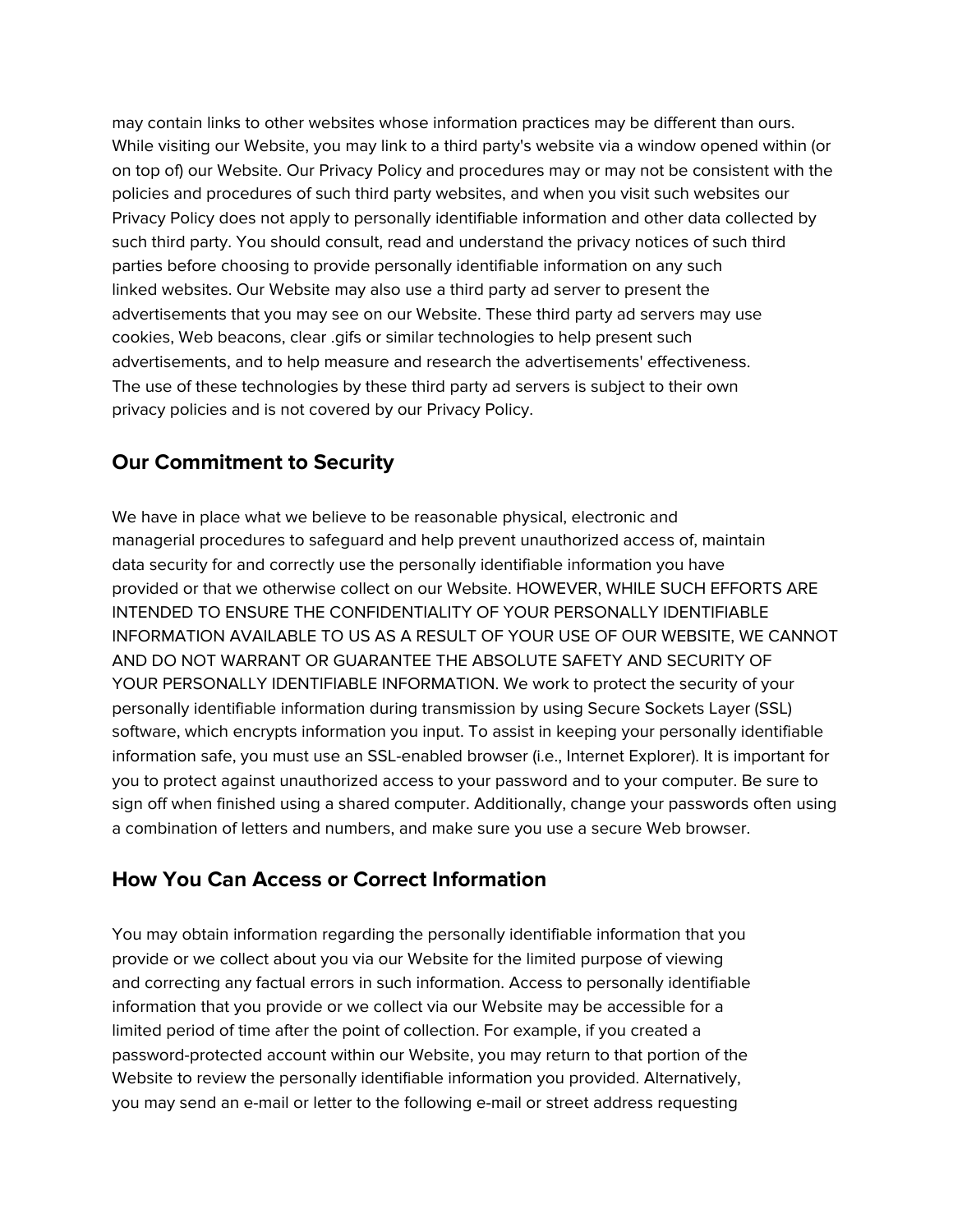information about or corrections to your personally identifiable information: The WeatherTAP Incorporated, Intellectual Property Administrator, P.O. Box 509, Crossville, TN 38555 or email webmaster@weathertap.com, subject to appropriate verification procedures. To protect your privacy and security, we will take what we believe are reasonable steps to help verify your identity before providing personally identifiable information, granting access or making corrections.

## **Usage Terms**

Access to and use of this Website is subject to compliance with this Website's Terms and Conditions.

# **Special Note for Parents**

This Website you are visiting is a general audience website and was not designed for children. We are not responsible for any access or use of this Website by children. (By way of example, this Website is not intended to sell products for purchase by children.) If you are under 18, you may use our Website only with the involvement of a parent or guardian.

#### **Disclaimer**

As noted in this Privacy Policy, we take our commitment to protection of your privacy seriously. However, NOTHING IN THIS PRIVACY POLICY IS INTENDED TO CREATE OR PROVIDE ANY RIGHT OF ACTION FOR VIOLATION.

#### **How to Contact Us**

If you have any questions or concerns about the online Privacy Policy for this Website or its implementation, you may contact WeatherTAP Incorporated, Intellectual Property Administrator, at webmaster@weathertap.com.

## **Updates and Effective Date**

We reserve the right to make changes to our Privacy Policy from time to time for any reason. Such changes, modifications, additions or deletions shall be effective immediately upon posting, unless otherwise indicated. We have no duty or obligation to inform prior visitors that changes have been made, regardless of the scope and importance of the changes. We encourage you to periodically check back and review this policy so that you always will know what information we collect, how we use it